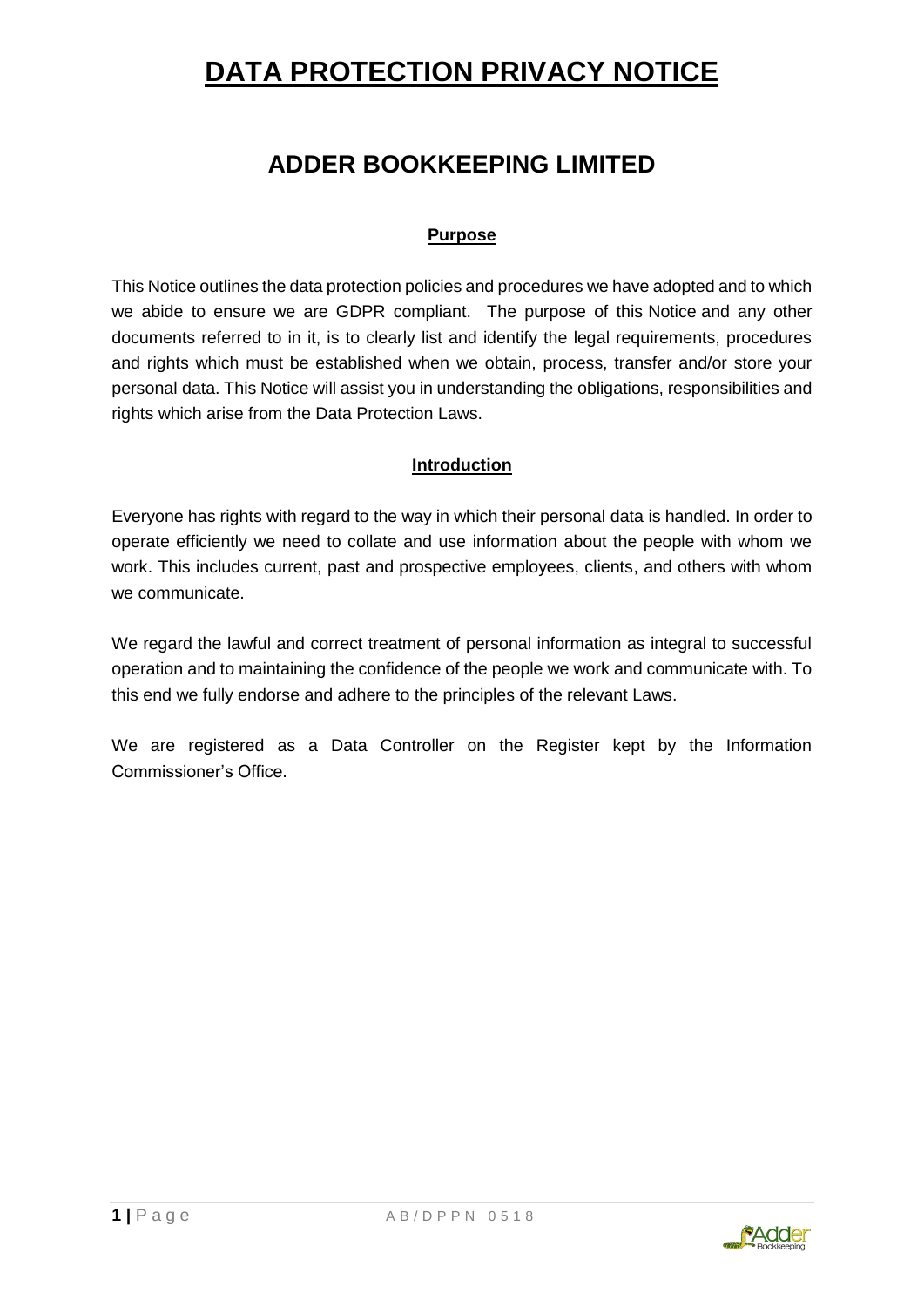#### **Definitions in this Privacy Notice**

| Data:                                               | Information stored electronically, on a computer, server or in certain paper-based<br>filing systems.                                                                                                                                                                                                                                                                                                                                                                                                |
|-----------------------------------------------------|------------------------------------------------------------------------------------------------------------------------------------------------------------------------------------------------------------------------------------------------------------------------------------------------------------------------------------------------------------------------------------------------------------------------------------------------------------------------------------------------------|
| <b>Data</b><br><b>Controller:</b>                   | Adder Bookkeeping Ltd has determined the purposes for which, and the manner<br>in which, your Personal Data is processed. The Data Controller has overall<br>responsibility for compliance with the Data Protection Laws. Any questions about<br>the operation of this Notice or any concerns that the Notice has not been followed<br>should be referred in the first instance to the Data Protection Officer, Adder<br>Bookkeeping Ltd at Unit 4, Market Gate, Pershore, Worcestershire. WR10 1DZ. |
| Data<br><b>Protection</b><br>Officer:               | Ray Bower is the appointed officer who is responsible for awareness-raising,<br>training staff and informing and advising the Data Controller, Data Processors and<br>Data Users how to ensure compliance with the enactments, and to monitor that<br>compliance. Ray Bower can be contacted at Adder Bookkeeping Ltd, Unit 4,<br>Market Gate, Pershore, Worcestershire. WR10 1DZ.                                                                                                                   |
| <b>Data</b><br>Processor:                           | Any person or organisation that is not a Data User that processes personal data on<br>our behalf and in accordance with our specific instructions. Our staff will be<br>excluded from this definition but, the definition could include suppliers who handle<br>personal data on our behalf.                                                                                                                                                                                                         |
| <b>Data</b><br>Subjects:                            | All living individuals about whom we hold Personal Data. All Data Subjects have<br>legal rights concerning the processing and storage of their personal information.                                                                                                                                                                                                                                                                                                                                 |
| Data users:                                         | Our employees whose work involves processing your Personal Data. Data users<br>are responsible for the proper use of the data they process and must protect<br>the data they handle in accordance with this Notice.                                                                                                                                                                                                                                                                                  |
| <b>The</b><br><b>Enactments:</b><br><b>Personal</b> | The Data Protection Act 1998 (the Act) up to and until 25 May 2018 after which<br>The General Data Protection Regulations 2017 (GDPR) will apply, both of which<br>regulate the way in which all Personal Data is held and processed.                                                                                                                                                                                                                                                                |
| Data:                                               | Information which can be used to directly or indirectly identify a living individual.                                                                                                                                                                                                                                                                                                                                                                                                                |
| Processing:                                         | Any activity in which the data is used, including (but not limited to) obtaining,<br>recording, organising, amending, retrieving, using, disclosing, erasing, destroying<br>and/or holding the data. The term "processing" also includes transferring<br>personal data to third parties.                                                                                                                                                                                                             |
| <b>Supervisory</b><br><b>Authority:</b>             | The Authorised Body which is empowered to govern and manage how the GDPR<br>is implemented and abided by in a particular EU state. In the case of the UK the<br>Supervisory Authority is the: Information Commissioner's Office.                                                                                                                                                                                                                                                                     |
| <b>Sensitive</b><br><b>Personal</b><br>Data:        | This includes information about a person's race, ethnicity, political opinions,<br>convictions, religion, trade union membership, physical and/or mental health, and<br>sexual preference. Sensitive personal data can only be processed with the express<br>written consent of the person concerned.                                                                                                                                                                                                |

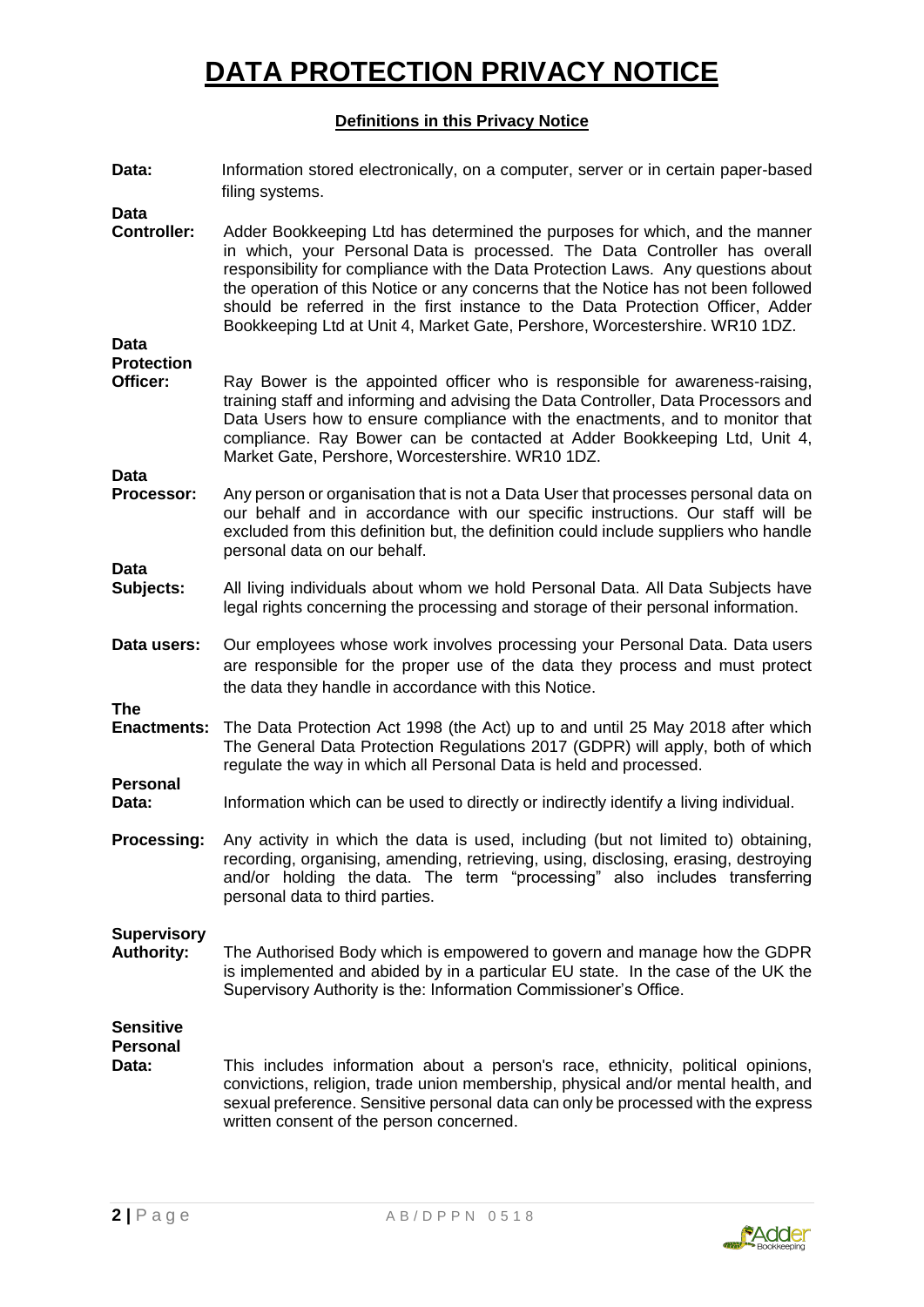### **Notice Statement**

In accordance with the GDPR anyone processing Personal Data must comply with the six principles of good practice. These provide that Personal Data must:

- 1. be processed fairly, lawfully and transparently;
- 2. only be used for the purpose for which it was collected;
- 3. be adequate, relevant and not excessive for the purpose for which it is being processed;
- 4. be accurate and kept up-to-date;
- 5. not be kept longer than necessary to fulfil the purpose of its collection; and
- 6. be kept secure and protected from unauthorised processing, loss, damage or destruction [which includes the data not being transferred to a country or territory outside the European Economic Area unless the Personal Data is adequately protected and/or consent of the Data Subject has been provided].

#### **1. Fair, Lawful and Transparent Processing**

For Personal Data to be processed lawfully, the basis for the processing must be one of the legal grounds set out in the Enactments. These include, among other things, your written consent to the processing, or that the processing is necessary for the performance of our bookkeeping contract with you.

In the event we collect Personal Data directly from you, this Notice should assist in informing you about:

- **1.1** The purpose or purposes for which we intend to process your Personal Data.
- **1.2** The types of third parties, if any, with which we may share or disclose your Personal Data.
- **1.3** The means with which you can limit our processing and disclosure of your Personal Data.

If we receive Personal Data about you from other sources, we will provide you with this information as soon as possible thereafter.

When sensitive personal data is being processed, additional conditions and securities must be in place to ensure protection.

### **2. Processing for Limited Purposes**

In the course of our business, we shall process the Personal Data we receive directly from you (for example, by you completing forms, sending us papers or from you corresponding with us by mail, phone, email or otherwise) and your Personal Data which we receive from any other source.

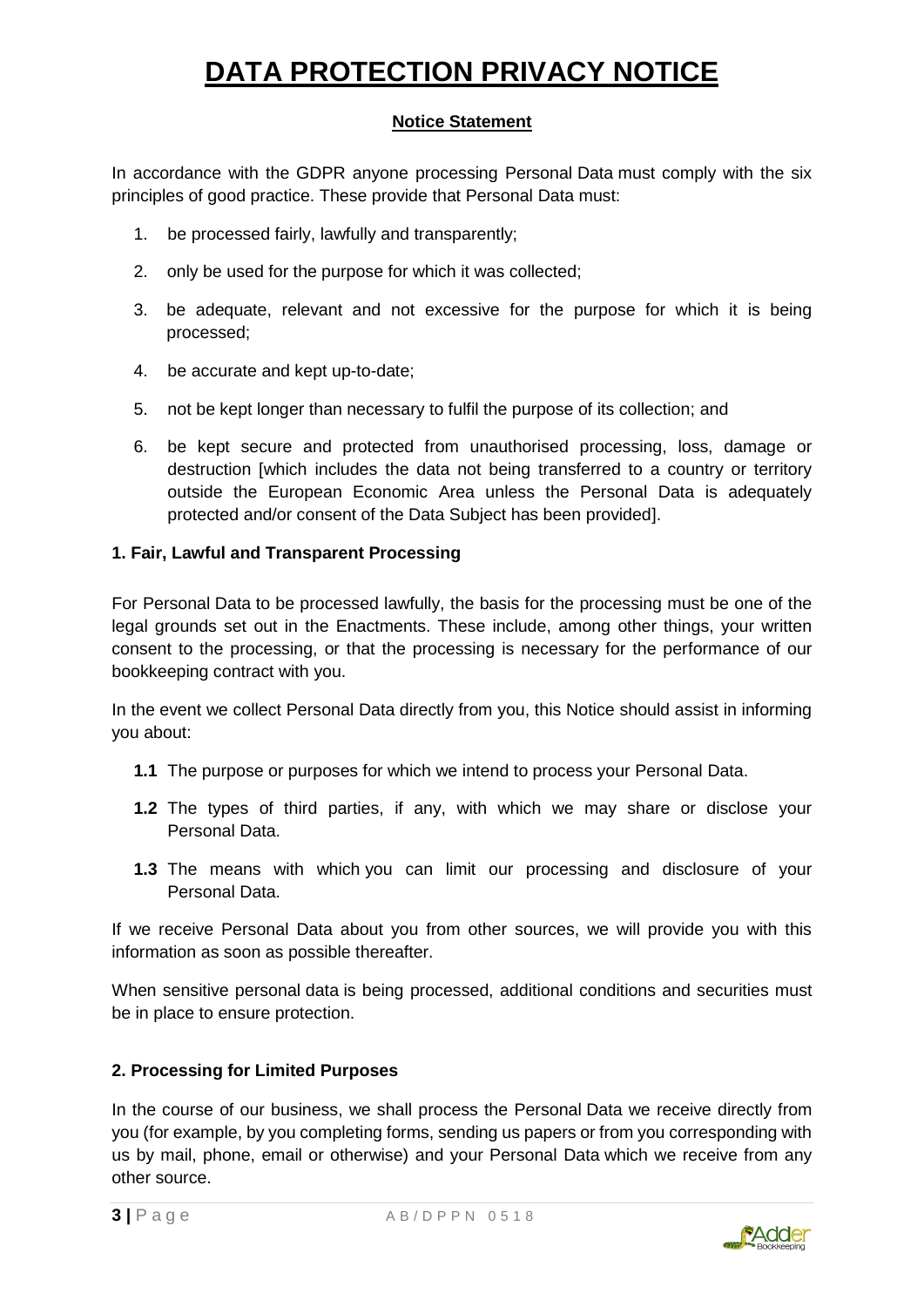We shall only process your Personal Data to fulfil and/or enable us to satisfy the terms of our obligations and responsibilities in our role as your Bookkeeper or for any other specific purposes permitted by the Enactments. Should we deem it necessary to process your Personal Data for purposes outside and/or beyond the reasons for which it was originally collected, we will contact you first, to inform you of those purposes and our intent and may also apply for your consent.

## **3. Adequate, Relevant Non-Excessive Processing**

We will only collect and process your Personal Data as required to fulfil the specific purpose/s of our contract and agreements with you.

### **4. Accurate and up to date data**

We shall ensure that all Personal Data held is accurate and up to date and will check the accuracy of any Personal Data at the point of collection and at regular intervals afterwards. If you become aware that any of your Personal Data is inaccurate, you are entitled to contact us and request that your Personal Data is amended. We will take all reasonable steps to destroy or amend inaccurate or out-of-date data.

### **5. The Timely Processing of the Data**

We will not keep Personal Data longer than is necessary for the purpose or purposes for which it was collected. Once Personal Data is no longer required, we will take all reasonable steps to destroy and erase it.

## **6. Keeping Your Personal Data Secure**

Our employees and contracted personnel are bound to our privacy policies, procedures and technologies which maintain the security of all your Personal Data from the point of collection to the point of destruction.

We maintain data security by protecting the confidentiality, integrity and availability of your Personal Data, and when we do so we abide by the following definitions:

- **6.1 Confidentiality:** We ensure that, the only people authorised to use your personal data can access it. Employees are prohibited from accessing and viewing your personal data unless it is necessary to do so.
- **6.2 Integrity:** We will make certain that your Personal Data is accurate and suitable for the purpose for which it is processed.
- **6.3 Availability:** We have established procedures which mean only our authorised Data Users should be able to access your Personal Data if they need it for authorised purposes.

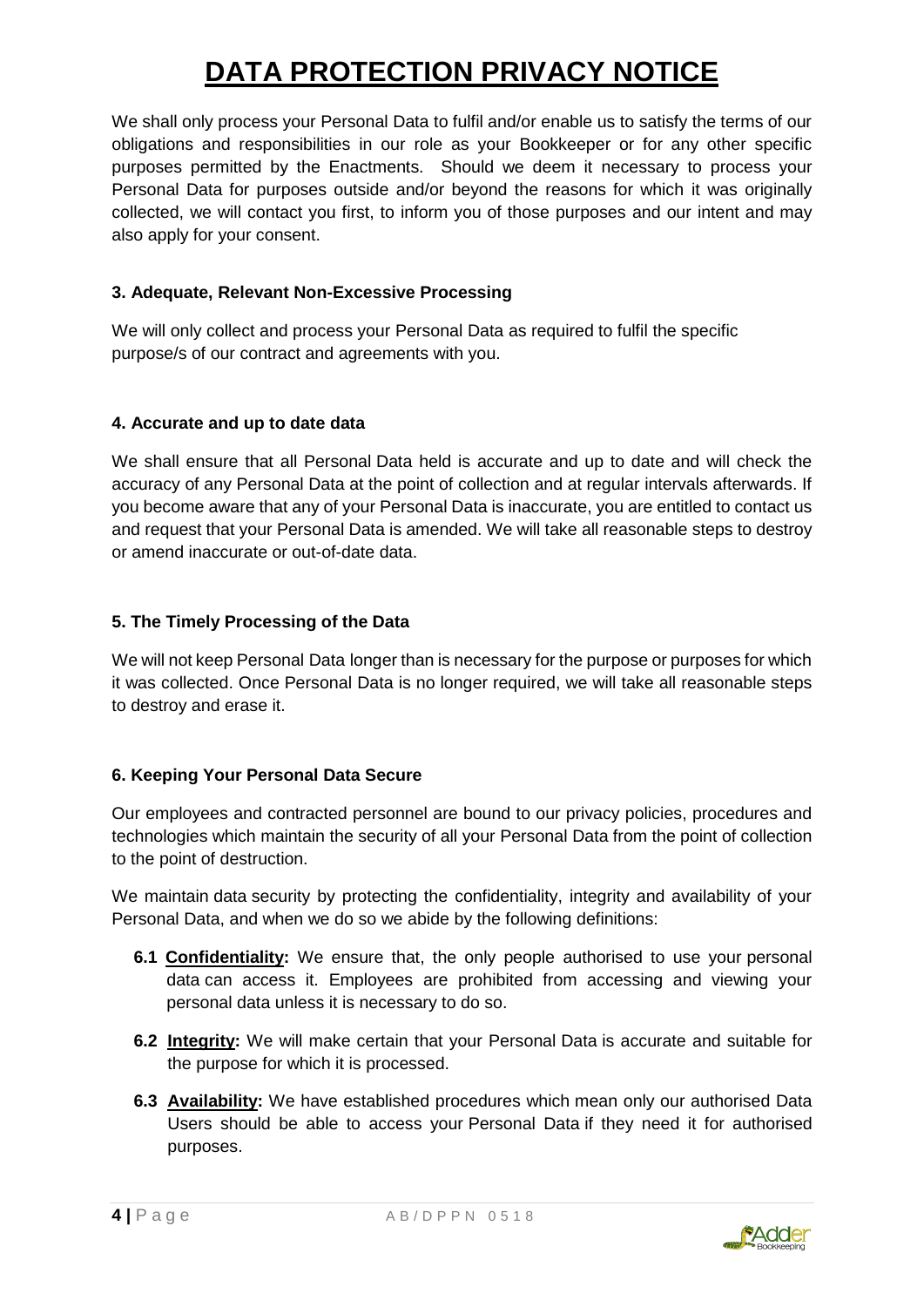We also maintain security procedures which include, but are not limited to:

- **6.4** Secure lockable desks and cupboards. Desks and cupboards shall be kept locked if they hold your personal data.
- **6.5** Methods of disposal. Paper documents containing Personal Data are shredded and digital storage devices shall be physically destroyed when they are no longer required.
- **6.6** Data Users shall be appropriately trained and supervised in accordance with this Notice which include requirements that computer monitors do not show confidential information to passers-by and that Data Users log off from or lock their PC/electronic device when it is left unattended.
- **6.7** Our computers have appropriate password security, boundary firewalls and effective anti-malware defences. We routinely back-up electronic information to assist in restoring information in the event of disaster and our software is kept up-to-date with the latest security patches.
- **6.8** One or all of the following measures shall be applied to the personal data held; separating the personal data and/or pseudonymisation and/or the encoding of the data
- **6.9** Our Data Protection Officer, Ray Bower, will ensure that this Notice is kept updated in response to any amendments to the Law.

We shall take appropriate security measures against unlawful and/or unauthorised processing of personal data, and against the accidental loss of, or damage to, your Personal Data.

We shall only transfer your Personal Data to a Data Processor (a Data User outside our business) if the Processor agrees to comply with our procedures and policies, or if the Processor puts in place security measures to protect Personal Data, which we consider adequate and are in accordance with the Enactments.

### **Transferring the Personal Data out of the EEA**

We shall only transfer any Personal Data we hold to a country outside the European Economic Area ("EEA"), if one of the following conditions applies:

- The country to which your Personal Data shall be transferred ensures an adequate level of protection and can ensure your legal rights and freedoms.
- You have given your consent that your Personal Data is transferred.
- The transfer is necessary for one of the reasons set out in the Enactments, including the performance of a contract between you and us, or to protect your vital interests.
- The transfer is legally required on important public interest grounds or for the establishment, exercise or defence of legal claims.
- The transfer is authorised by the ICO and we have received evidence of adequate safeguards being in place regarding the protection of your privacy, your fundamental rights and freedoms, and which allow your rights to be exercised.

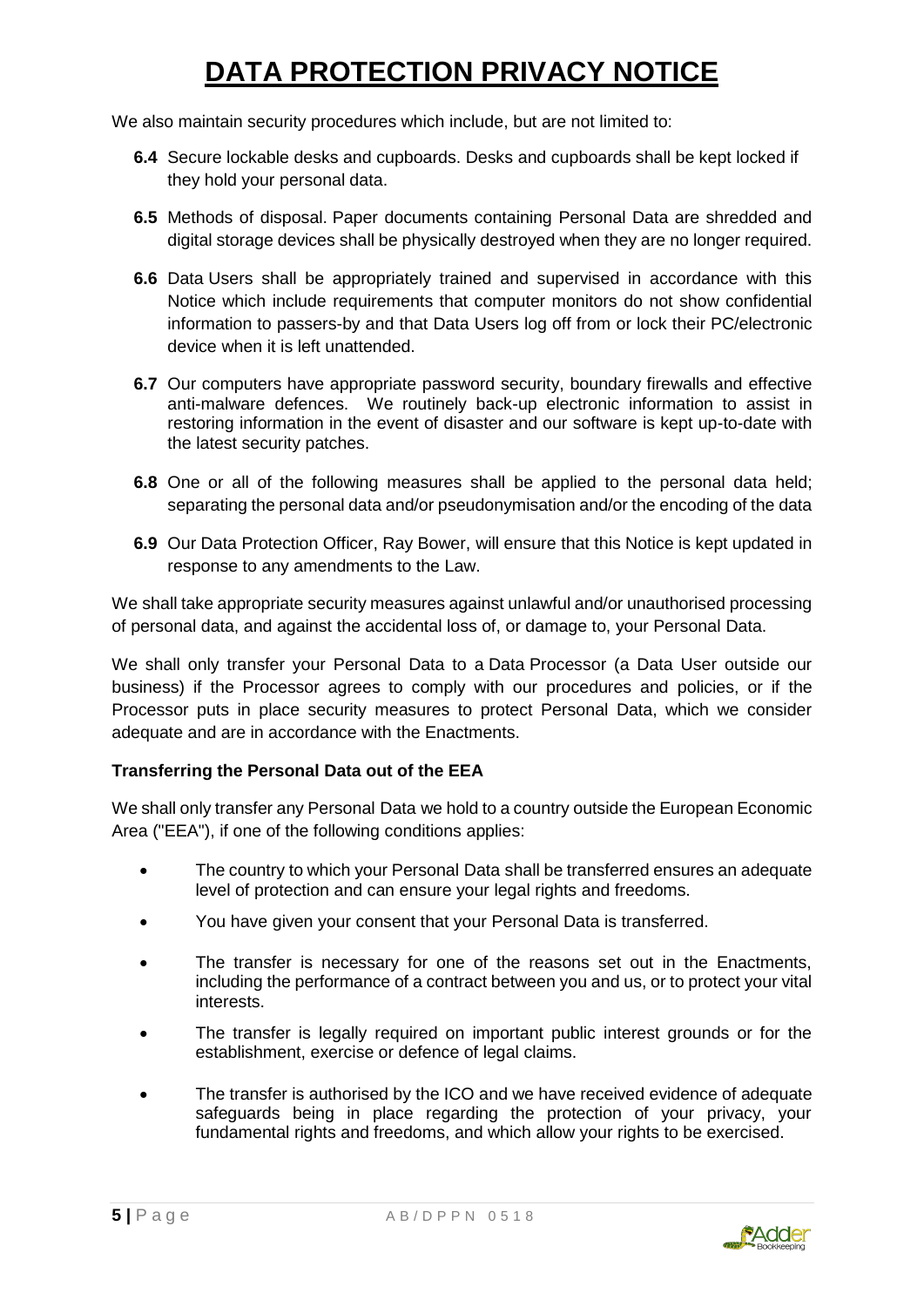The Personal data we hold may also be processed by staff operating outside the EEA who work for us or for one of our suppliers. Those Data Users may be engaged in, among other things, the fulfilment of contracts with you, such as the processing of payment details and/or the provision of support services.

## **How We Will Use Your Personal Data**

We will only collect and process your Personal Data to the extent that it is needed to fulfil our operational and contractual needs or to comply with any legal requirements.

We shall access and use your Personal Data in accordance with your instructions and as is reasonably necessary:

- to fulfill our contractual obligations and responsibilities to you;
- to provide, maintain and improve our bookkeeping services;
- if we intend to use your personal data for the advertising and marketing of our services and/or the services of our affiliates. We shall seek your separate express consent and you are entitled to opt out of these services at any time; and
- to respond to your requests, queries and problems;
- to inform you about any changes to our services and related notices, such as security and fraud notices.

## **When We May Share Your Personal Data**

There are times when we may need to share your Personal Data. This section discusses how and when we might share your Data.

In the course of us fulfilling our role as your bookkeeper it will be necessary for us to disclose your Personal Data in certain situations:

- In our role as your bookkeeper we may need to share your Personal Data with certain bodies to fulfill our contract with you such as your suppliers, contractors and subcontractors, HMRC, ICB and other governmental, regulatory bodies.
- We use a number of cloud-based software providers to process and store electronic data, including personal data. Some of these cloud-based software providers you have provided as legacy providers you already use e.g. Microsoft, Quick Books, Sage, Zero McAfee etc. (This list is not exhaustive and may contain various other cloud-based application software providers). These providers state they are GDPR compliant and/or apply equivalent/adequate safeguards.
- There may also be situations in which it is necessary for us to disclose your Personal Data to other third parties, which include but are not limited to: HMRC, Pension Administrators etc.

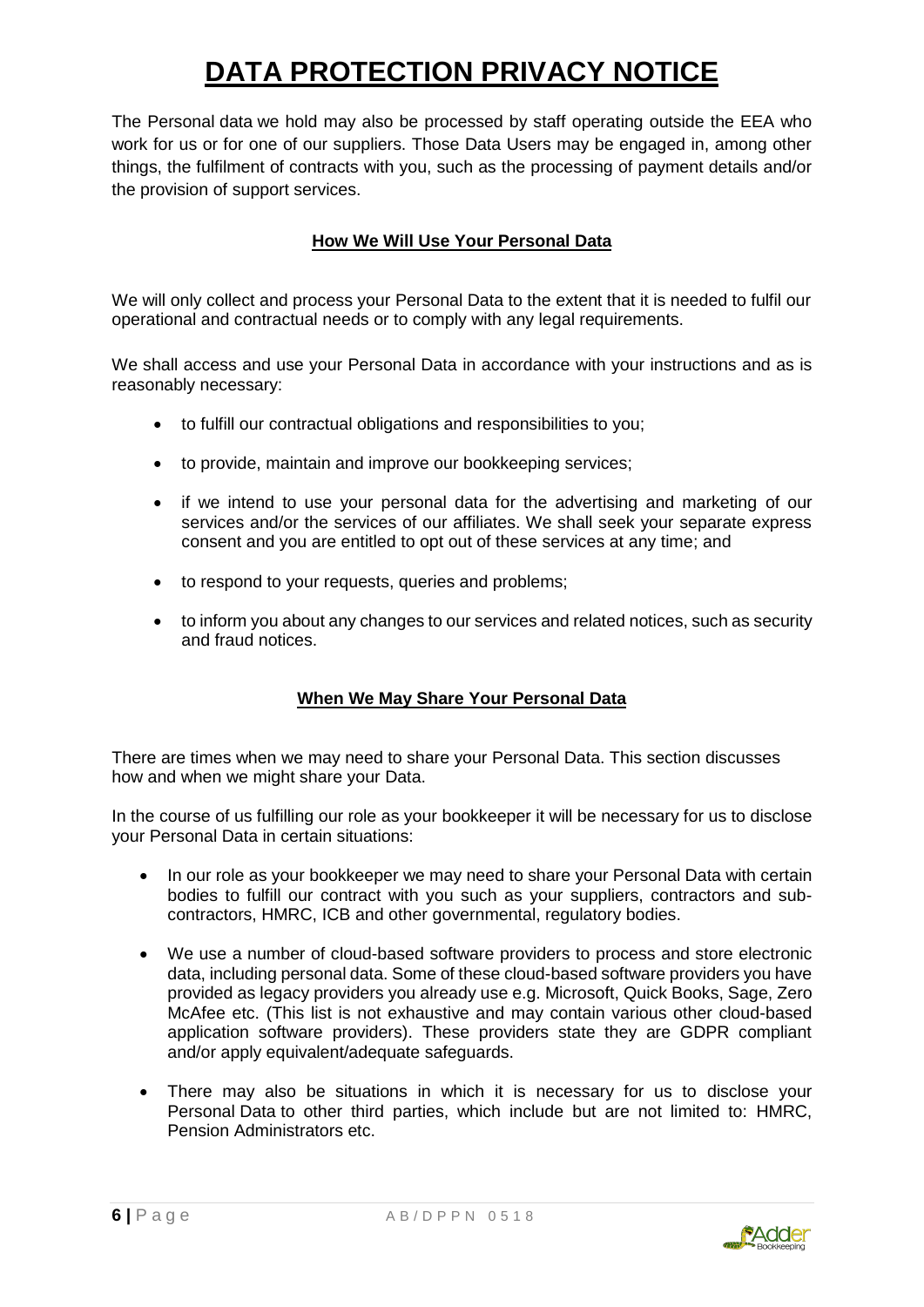- If we are under a duty to disclose or share your Personal Data in order to comply with any legal obligation, lawful requests, court orders and legal process.
- To enforce or apply any contract or other agreement with you.
- To protect our rights, property, or safety and that of our employees, members, or others, in the course of investigating and preventing money laundering and fraud.

## **Your Rights and Requests Concerning Your Personal Data**

We will process and manage all your Personal Data in line with your rights; in particular your rights to:

- request access to any data we hold about you;
- prevent the processing of your Personal Data for direct-marketing purposes, if so instructed;
- ask to have inaccurate Personal Data amended:
- be forgotten, and have all relevant Personal Data erased (subject to our overriding legal obligations);
- prevent processing which is likely to cause damage or distress to you or anyone else;
- request certain restrictions on the processing of your Personal Data;
- receive a copy of your Personal Data and/or request a transfer of your Personal Data to another Data Controller;
- not be subject to automated decision making;
- be notified of a data security breach which affects your rights and freedoms, without undue delay;
- if you have provided your express consent that your Personal Data may be processed for marketing and advertising purposes, you are entitled to withdraw that consent. Such a withdrawal will not affect any processing of the data completed before consent was withdrawn; and
- to make certain requests to us concerning how your Personal Data is managed.

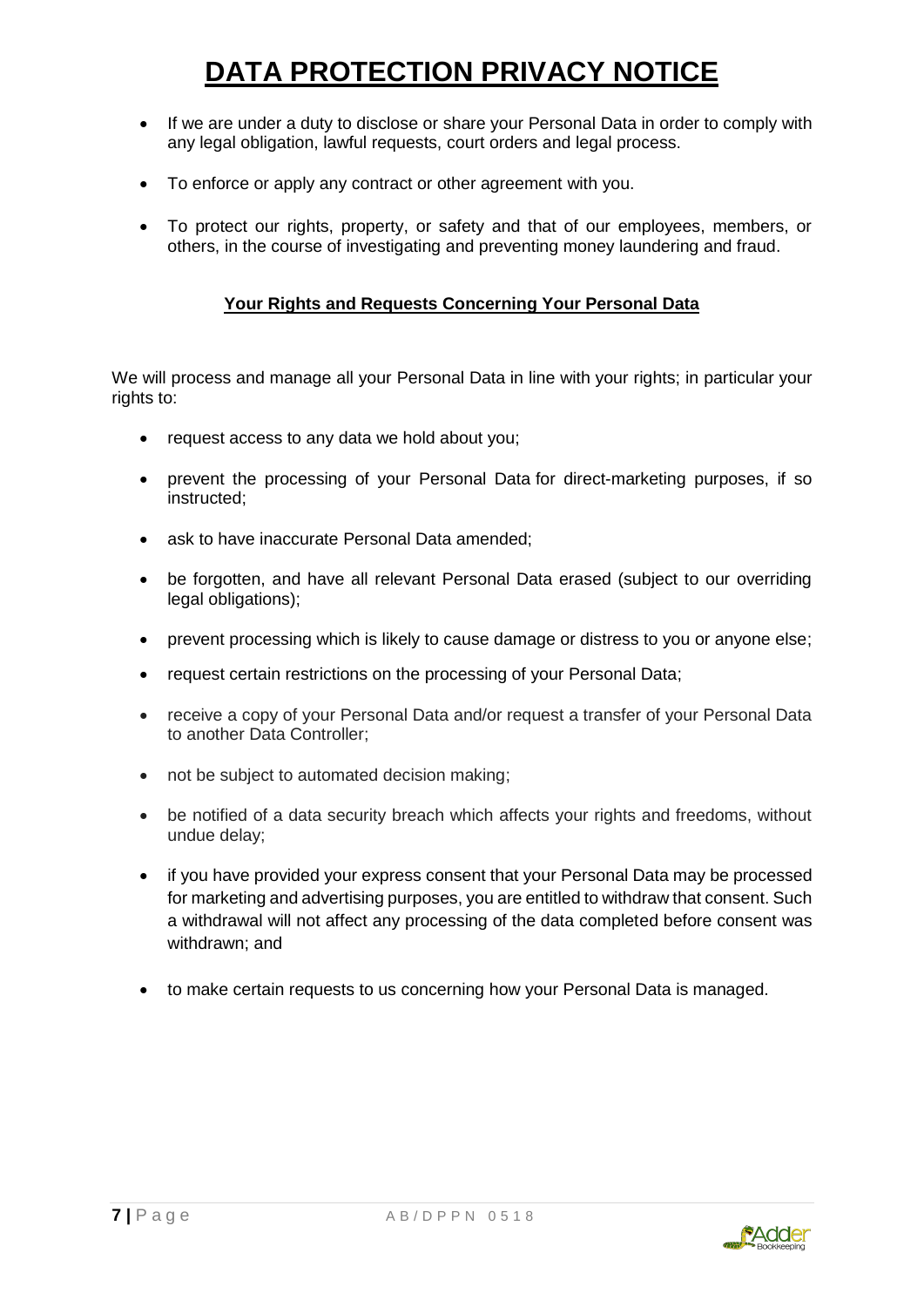#### **Access and portability requests**

You are entitled to request access to your Personal Data unless providing a copy would adversely affect the rights and freedoms of others.

You can also request information about the different categories and purposes of data processing; recipients or categories of recipients who receive your Personal Data, details on how long your Personal Data is stored for, information on your Personal Data's source and whether the Data Controller uses automated decision-making.

You also have "Data Portability" rights which includes the right to request a copy of your Personal Data be sent to you or transmitted to another Data Controller.

#### **Correction requests**

You are entitled to request we correct or complete your inaccurate or incomplete Personal Data without undue delay and we will update the information and erase or correct any inaccuracies as required.

#### **Erasure requests**

You can exercise your "right to be forgotten" and can request we erase your Personal Data. Once receiving a request, we must erase the Personal Data without delay, unless an exception applies that permits us to continue processing your data. Details of such exceptions are contained in the Enactments and include situations where we might need to retain the information to carry out our official duties and/or comply with legal obligations and/or for the establishment of exercising or defending legal claims, or it is in the public interest to retain your Personal Data.

### **Restriction requests**

You may request restrictions be applied to the processing of your Personal Data for some specific reasons such as you contest the accuracy of the data, the processing is unlawful or if we no longer need to process your Personal Data. You can also request restrictions be applied if the processing is being done for public interest or third-party reasons.

If such a request is received we can continue to store your Personal Data, but may only process it under certain circumstances, such as: you give consent for us to continue processing your data, we need to establish, exercise, or defend legal claims or we need to protect the rights of another individual or legal entity or for important public interest reasons.

#### **Objection requests**

You may also object to your Personal Data being processed under certain circumstances, including for direct marketing purposes and profiling related to direct marketing.

If we receive such an objection we will stop processing your Personal Data unless we can show a compelling legitimate ground for processing your Personal Data which overrides your interests and the basis of your request.

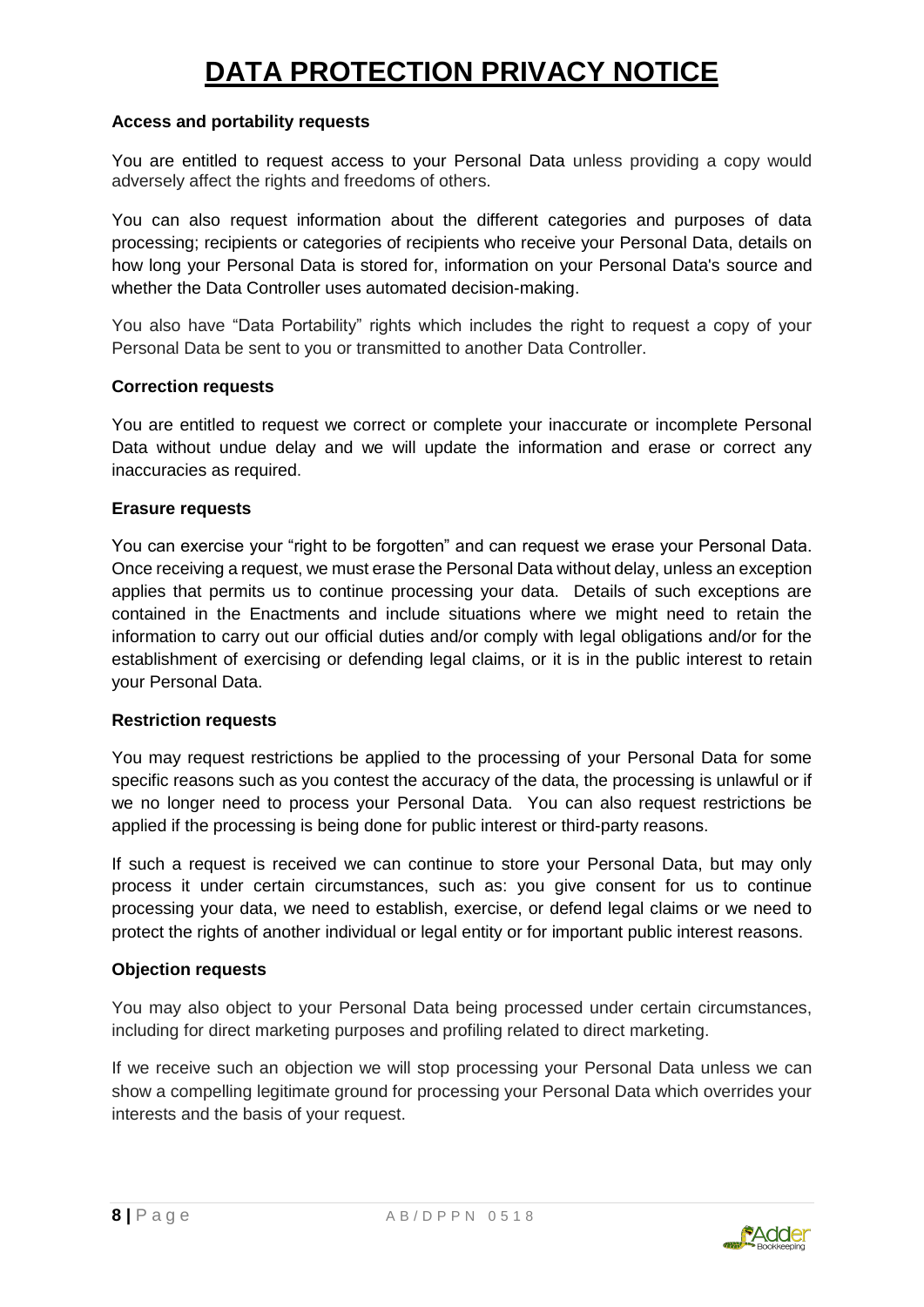#### **Your Telephone Queries and Requests**

When receiving telephone enquiries, in which Personal Data is requested we will only verbally disclose Personal Data held on our systems if we can confirm the caller's identity so as to ensure that the data is only given to a person who is entitled to receive it.

We may suggest that a caller put their request in writing to assist in establishing the caller's identity, and to enable us to clearly record the nature of the request and to assist in further identity checks.

If we have reasonable doubts about the identity of the person making the request, we may request additional information to confirm the caller's identity.

In difficult situations our Data Users may refer a request to their line manager for assistance.

#### **Your Written Queries and Requests**

When responding to written requests Personal Data will only be disclosed if we can confirm the identity of the sender and/or sufficient supporting evidence is provided by the sender establishing their identity.

### **Responding to Your Requests**

Upon receiving a request from you concerning your Personal Data, we will respond within one calendar month of receiving the request by email (unless you request a response in an alternative format).

If we are unable to immediately comply with your request we will inform you within our response stating whether we need to extend our response time (for up to a maximum of two calendar months), along with an explanation for the delay.

If we do not take any action within one calendar month after receiving your request, you are entitled to request an explanation from us as to why no action was taken and you may make a complaint to the ICO: Information Commissioner's Office, Wycliffe House, Water Lane, Wilmslow Cheshire SK9 5AF (Tel: 0303 123 1113) (email. [casework@ico.org.uk\)](mailto:casework@ico.org.uk)

When responding to Personal Data requests we will provide the information upon your payment of an administrative fixed fee of £10:00. Once the GDPR comes into force, we will not be entitled to charge for the provision of your personal data, unless the requests are manifestly unfounded or excessive, particularly if it is repetitive in which case we may refuse to act on the request or apply further fees to cover the associated administrative costs.